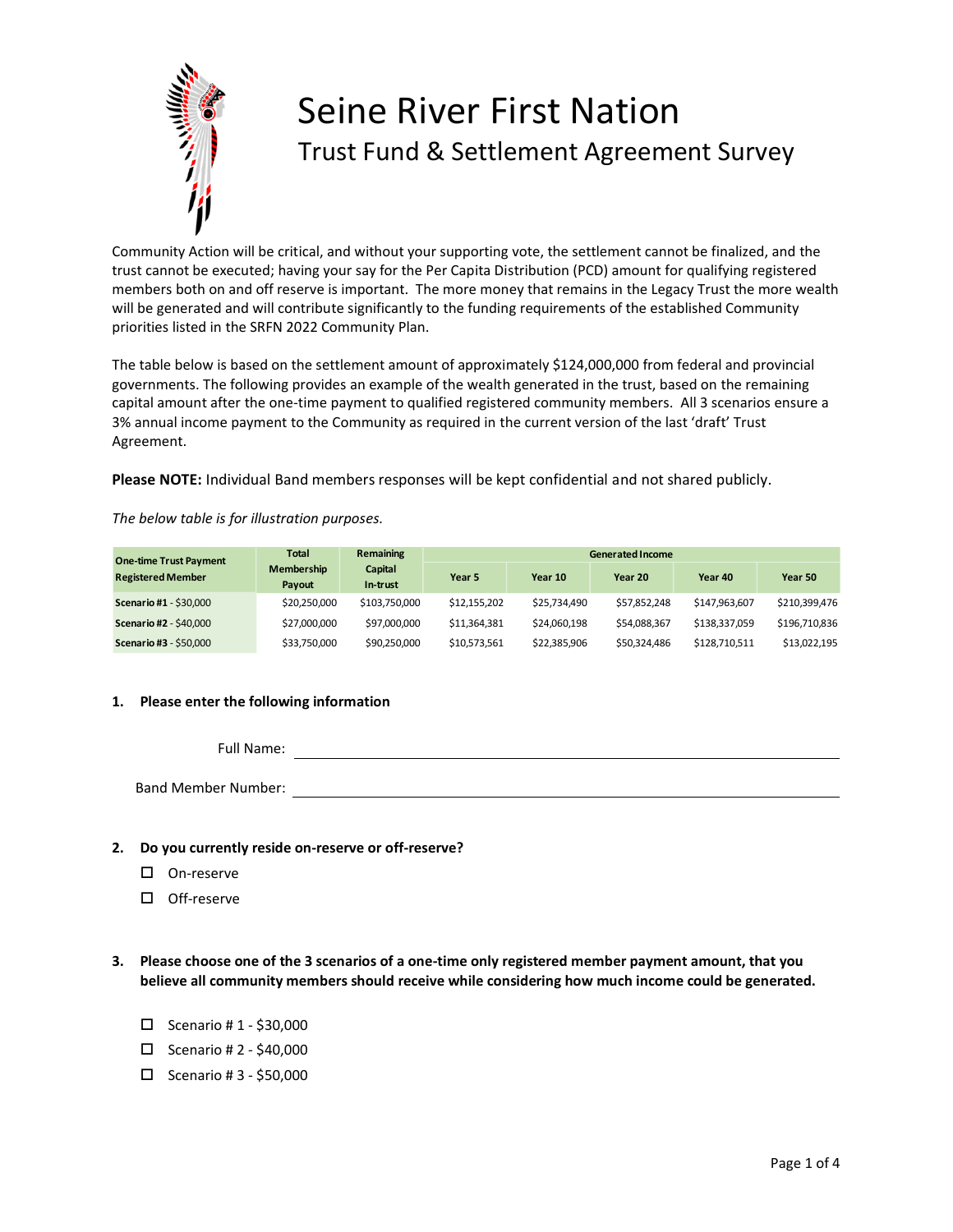## **4. Please confirm your thoughts on what we heard as community priorities identified in SRFN's 2022 Community Plan**

**SOCIAL (circle 1-less important; 5-very important)**

| a. | Health & Wellness<br>1                        | 2                                                        | 3 | 4 | 5 |
|----|-----------------------------------------------|----------------------------------------------------------|---|---|---|
| b. | <b>Health Centre</b><br>1                     | 2                                                        | 3 | 4 | 5 |
| c. | Daycare Centre<br>1                           | 2                                                        | 3 | 4 | 5 |
| d. | Housing<br>1                                  | $\overline{2}$                                           | 3 | 4 | 5 |
| e. | <b>Education &amp; Training</b><br>1          | 2                                                        | 3 | 4 | 5 |
| f. | $\mathbf{1}$                                  | <b>Expansion of Community Services</b><br>2              | 3 | 4 | 5 |
| g. | 1                                             | Recreation (hockey rink, gym, outdoor upgrades)<br>2     | 3 | 4 | 5 |
| h. | Governance & By-laws<br>1                     | 2                                                        | 3 | 4 | 5 |
| i. | $\mathbf{1}$                                  | Band Office (including council office)<br>$\overline{2}$ | 3 | 4 | 5 |
| j. | Lift Station / Sewage Lines<br>$\mathbf{1}$   | $\overline{2}$                                           | 3 | 4 | 5 |
| k. | New Lot Developments<br>1                     | 2                                                        | 3 | 4 | 5 |
| I. | Halfway house - recovery home<br>$\mathbf{1}$ | 2                                                        | 3 | 4 | 5 |
| m. | $\mathbf{1}$                                  | Community Safety Programming (neighborhood watch)<br>2   | 3 | 4 | 5 |
| n. | New Fire Hall<br>1                            | 2                                                        | 3 | 4 | 5 |
| о. | High Speed Internet<br>$\mathbf{1}$           | $\overline{2}$                                           | 3 | 4 | 5 |
| p. | 1                                             | Upgrade Air Circulation - band buildings<br>2            | 3 | 4 | 5 |
| q. | Other                                         |                                                          |   |   |   |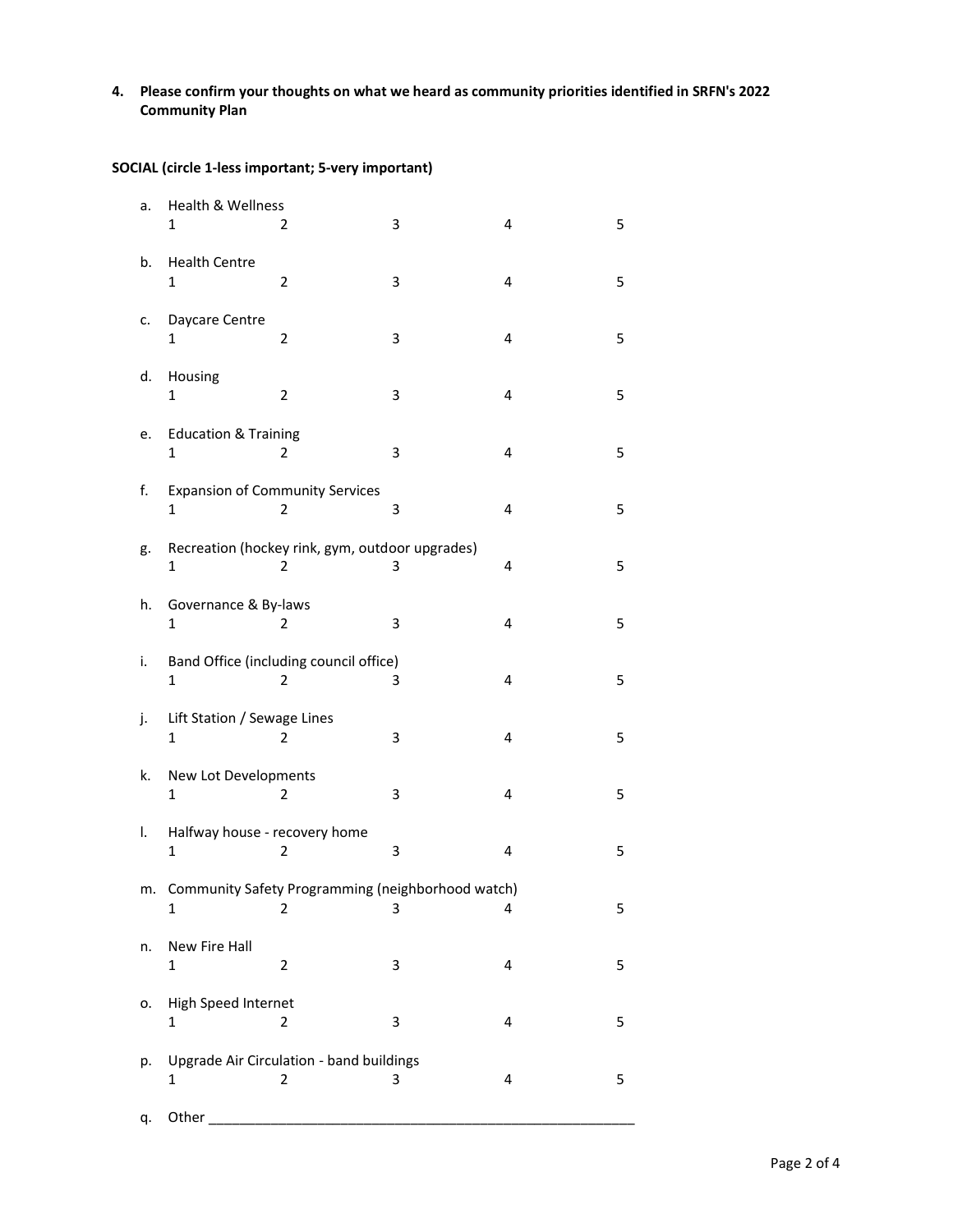## **ECONOMIC (circle 1-less important; 5-very important)**

| a. | <b>Business Support</b><br>1                 | $\overline{\mathbf{c}}$                                          | 3 | 4 | 5 |
|----|----------------------------------------------|------------------------------------------------------------------|---|---|---|
| b. | <b>Access Road</b><br>1                      | $\overline{2}$                                                   | 3 | 4 | 5 |
| c. | Secondary Road<br>$\mathbf{1}$               | $\overline{2}$                                                   | 3 | 4 | 5 |
| d. | Industrial Park Expansion<br>$\mathbf{1}$    | $\overline{2}$                                                   | 3 | 4 | 5 |
| e. | Waterfront Development Trail<br>$\mathbf{1}$ | 2                                                                | 3 | 4 | 5 |
| f. | $\mathbf{1}$                                 | Economic Development Plan - BDO (CP)<br>2                        | 3 | 4 | 5 |
| g. | <b>Tourism Planning</b><br>1                 | 2                                                                | 3 | 4 | 5 |
| h. | $\mathbf{1}$                                 | Mudges Camp (road upgrades, wastewater, alternative energy)<br>2 | 3 | 4 | 5 |
| i. | <b>Gas Station</b><br>1                      | $\overline{2}$                                                   | 3 | 4 | 5 |
| j. | Cannabis Shop<br>$\mathbf{1}$                | $\overline{2}$                                                   | 3 | 4 | 5 |
| k. | Other                                        |                                                                  |   |   |   |

Page 3 of 4